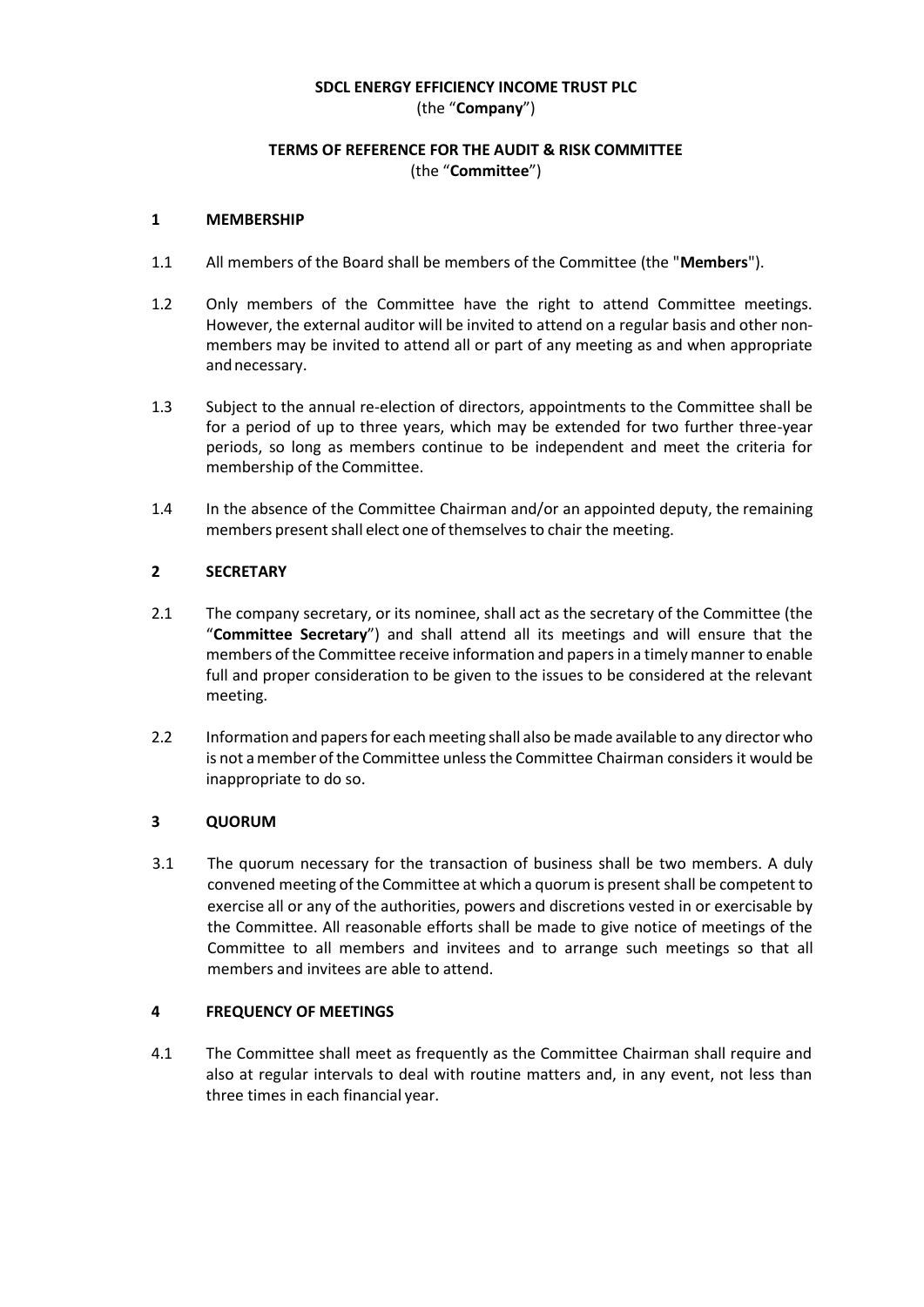Outside of the formal programme, the Committee Chairman will maintain a dialogue with key individuals involved in the Company's governance, including the Board chairman and the external audit lead partner.

# 4.2 **NARRATIVE REPORTING**

- 4.2.1 Where requested by the Board, the Committee should review the content of the annual report and accounts and advise the Board on whether, taken as a whole, it is fair, balanced and understandable and provides the information necessary for shareholders to assess the Company's performance, business model and strategy. The Committee should assess whether the narrative is consistent with the financial information provided.
- 4.2.2 The Committee will consider the production of a viability statement and the period over which it should bereviewed.

# **5 MINUTES OF MEETINGS**

- 5.1 The Committee Secretary shall minute the proceedings and decisions of all meetings of the Committee, including recording the names of those present and in attendance. The Committee Secretary shall also ascertain, at the beginning of each meeting, the existence of any conflicts of interest and minute themaccordingly.
- 5.2 Draft minutes of Committee meetings shall be circulated promptly to all members of the Committee. Once approved, minutes should be circulated to all other members of the Board, unless it would be inappropriate to do so in the opinion of the Committee Chairman.
- 5.3 Final signed copies of the minutes of the meetings of the Committee should be maintained for the Company's records, in hard and soft copy where possible.

# **6 ANNUAL GENERAL MEETING**

6.1 The Committee Chairman should attend the Annual General Meeting (the "**AGM**") prepared to answer shareholder questions on the Committee's activities.

# **7 DUTIES**

7.1 The Committee should carry out the duties below forthe Company and, to the extent applicable, any of its major subsidiary undertakings (the "**Group**"), as appropriate.

# 7.2 **FINANCIAL REPORTING**

7.2.1 The Committee shall monitor the integrity of the financial statements of the Company, including its annual and half-yearly reports, interim management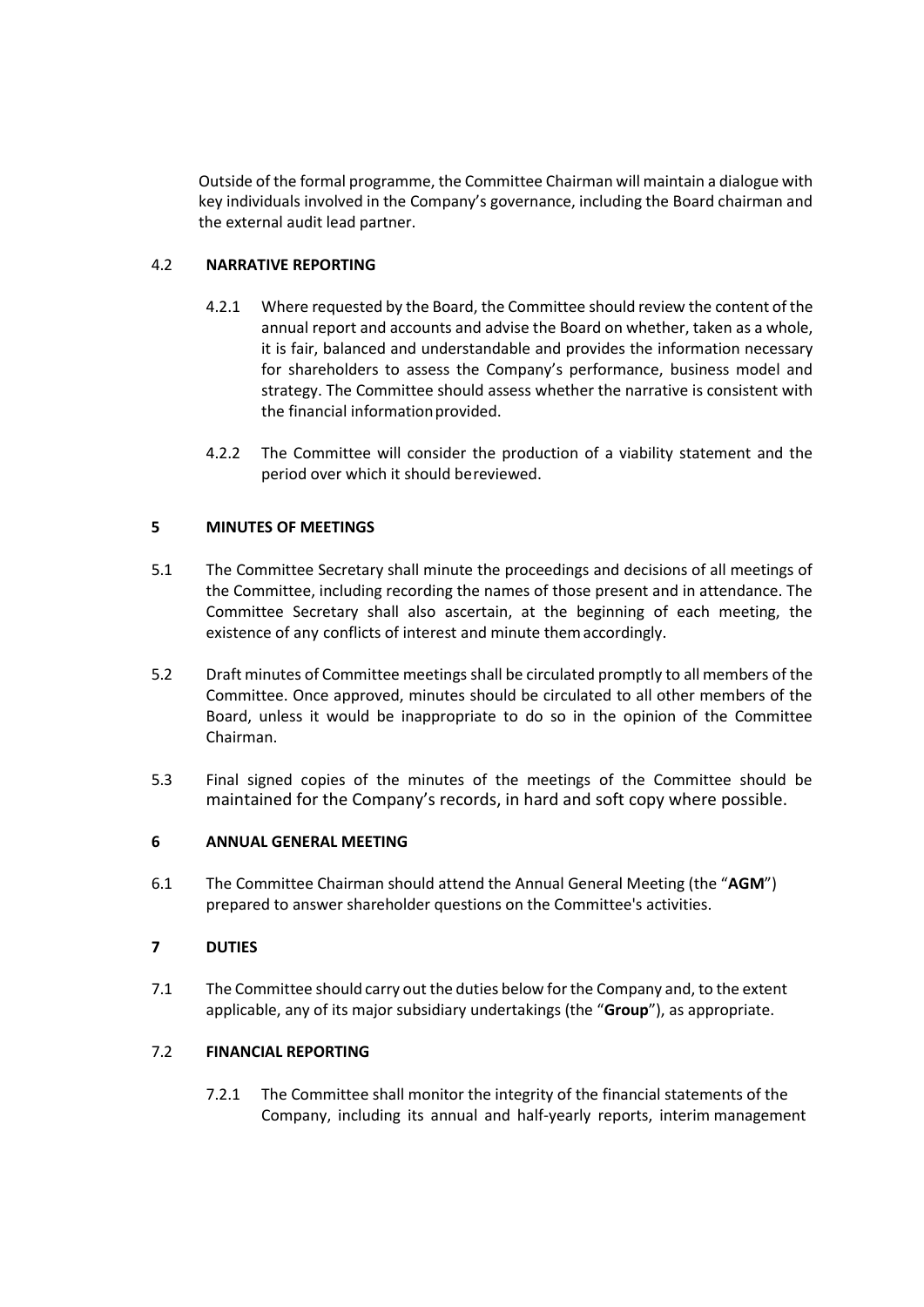statements, preliminary results' announcements and any other formal announcement relating to its financial performance, reviewing and reporting to the Board on significant financial reporting issues and judgements which they contain, having regard to matters communicated to it by the auditor.

- 7.2.2 The Committee shall also review any strategic reports produced, together with supplementary materials relevant to such reports, any significant financial returns to regulators and any financial information contained in certain other documents, such as announcements of a price sensitive nature.
- 7.2.3 In particular, the Committee shall review and challenge where necessary:
	- 7.2.3.1 the consistency of, and any changes to, accounting policies both on a year on year basis and across theGroup;
	- 7.2.3.2 the methods used to account for significant or unusual transactions where different approaches are possible;
	- 7.2.3.3 whether the Company has followed appropriate accounting standards and made appropriate estimates and judgements, taking into account the views of the external auditor;
	- 7.2.3.4 the clarity and completeness of disclosure in the Company's financial reports and the context in which statements are made;
	- 7.2.3.5 any significant adjustments resulting from the audit, including the responsibility to aid in the resolution of any disagreements between management and the external auditors regarding financial reporting;
	- 7.2.3.6 the appropriateness of the adoption of the going concern basis of accounting in the financial statements and the identification of any material uncertainties to the Company's ability to continue to do so over a period of at least 12 months from the date of approval of the financial statements;
	- 7.2.3.7 the appropriateness of the statement that the directors have a reasonable expectation that the Company will be able to continue its operation and meet its liabilities as they fall due over the period chosen for their assessment;
	- 7.2.3.8 compliance with stock exchange and other legal and regulatory requirements; and
	- 7.2.3.9 all material information presented with the financial statements, such as the business review or strategic report and the corporate governance statement relating to the audit and to riskmanagement.
- 7.2.4 Where the Committee is not satisfied with any aspects of the proposed reporting by the Company, it shall report its views to the Board.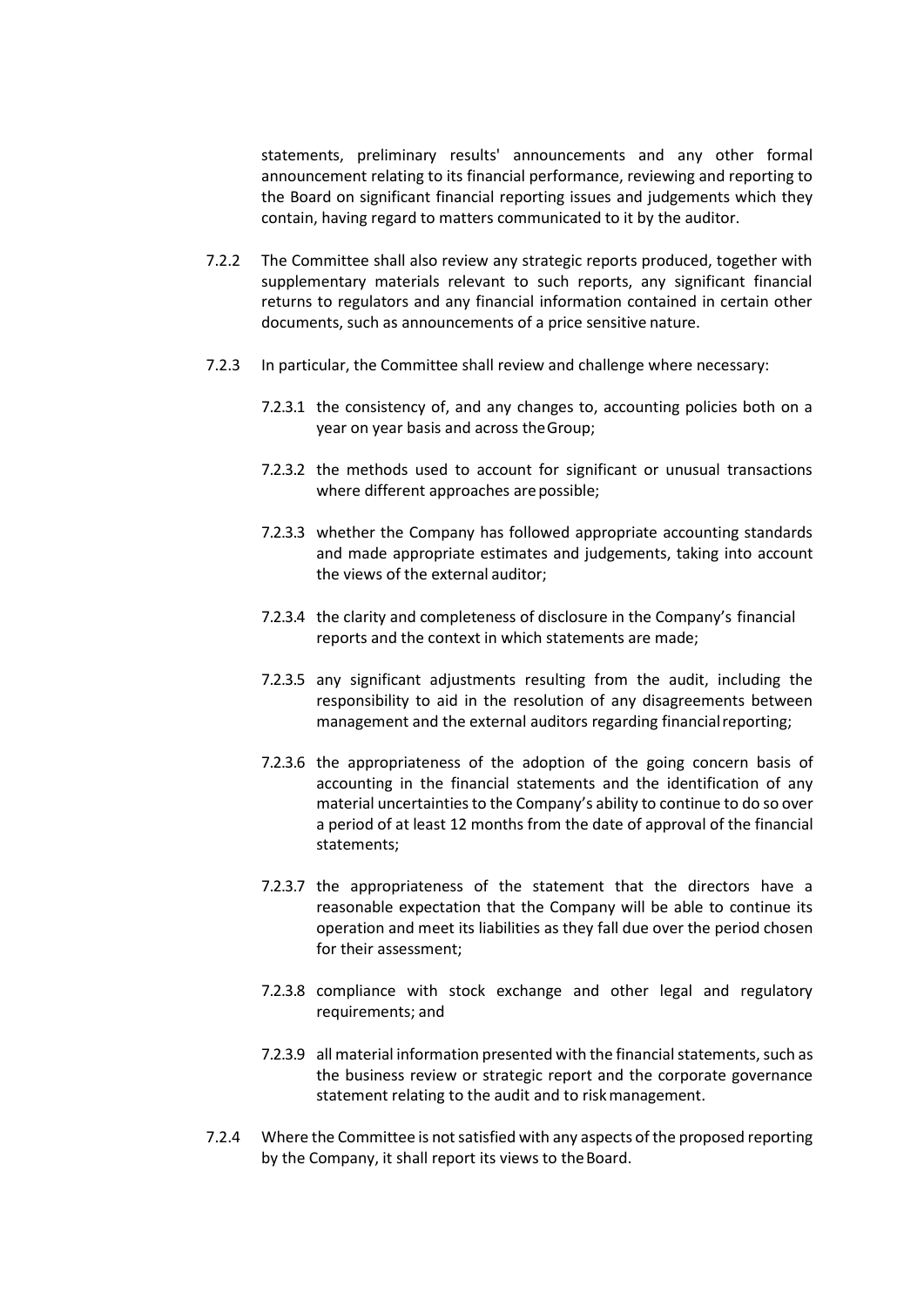## 7.3 **DIRECTOR'S VALUATION**

The Committee shall:

- 7.2.1 Receive from the Investment Manager a valuation of the Group's investment portfolio based on the agreed valuation methodology. Current frequency is twice a year;
- 7.2.2 Recommend to the Board the valuation of the Group's investment portfolio based on the work of the Investment Manager

## 7.4 **IINTERNAL CONTROLS AND RISK MANAGEMENT SYSTEM**

The Committee shall:

- 7.4.1 monitor and keep under review the adequacy and effectiveness of the Company's internal financial controls and internal control and risk management systems; and
- 7.4.2 taking account of the Company's current position and principal risks, review and approve the statements to be included in the annual report as to how the Board has assessed the prospects of the Company (including the period over which they have done so and why it considers that period to be appropriate). Those statements should include a statement as to whether the Board has a reasonable expectation that the Company will be able to continue in operation and meet its liabilities as they fall due over the period of such assessment and should draw attention to any qualifications or assumptions as necessary.

#### 7.5 **COMPLIANCE, WHISTLEBLOWING AND FRAUD**

The Committee shall:

- 7.5.1 review the adequacy and security of the Company's arrangements for its employees and contractors to raise concerns, in confidence, about possible wrongdoing in financial reporting or other matters. The Committee shall ensure that these arrangements allow proportionate and independent investigation of such matters and appropriate follow up action;
- 7.5.2 review the Company's procedures for detecting fraud;
- 7.5.3 review the Company's systems and controls for the prevention of bribery and receive reports on non-compliance; and
- 7.5.4 review any material legal proceedings.

## 7.6 **EXTERNAL AUDIT**

The Committee shall: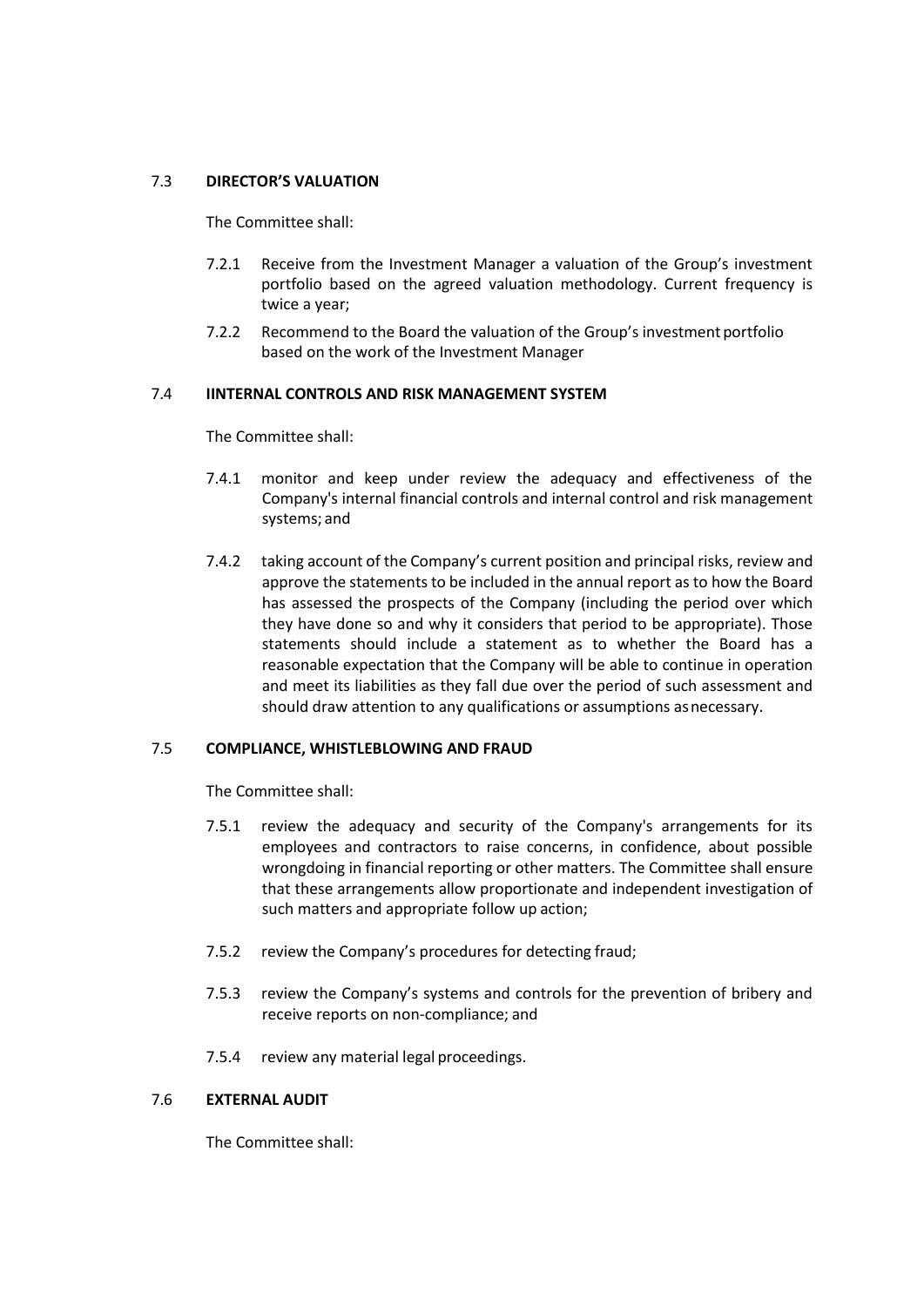- 7.6.1 consider and make recommendationsto the Board, to be put to shareholdersfor approval at the AGM, in relation to the appointment, re- appointment and removal of the Company's external auditor;
- 7.6.2 ensure that at least once every ten years the audit services contract is put out to tender to enable the Committee to compare the quality and effectiveness of the services provided by the incumbent auditor with those of other audit firms; and in respect of such tender oversee the selection process and ensure that all tendering firms have such access as is necessary to information and individuals during the duration of the tendering process;
- 7.6.3 if an auditor resigns, investigate the issues leading to this and decide whether any action is required;
- 7.6.4 oversee the relationship with the external auditor including (but not limited to):
	- 7.6.4.1 recommendations on their remuneration, including both fees for audit and non-audit services and that the level of fees is appropriate to enable an effective and high-quality audit to be conducted;
- 7.6.5 and any issues arising from the audit;
- 7.6.6 review and approve the annual audit plan and ensure that it is consistent with the scope of the audit engagement having regard to the seniority, expertise and experience of the audit team; and
- 7.6.7 review the findings of the audit with the external auditor. This shall include but not be limited to, the following;
	- 7.6.7.1 a discussion of any major issues which arose during the audit,
	- 7.6.7.2 key accounting and audit judgements,
	- 7.6.7.3 the Directors' valuation,
	- 7.6.7.4 levels of errors identified during the audit; and
	- 7.6.7.5 the effectiveness of the audit process.
- 7.6.8 The Committee shall also:
	- 7.6.8.1 review any representation letter(s) requested by the external auditor before they are signed bymanagement;
	- 7.6.8.2 review the management letter and management's response to the auditor's findings and recommendations; and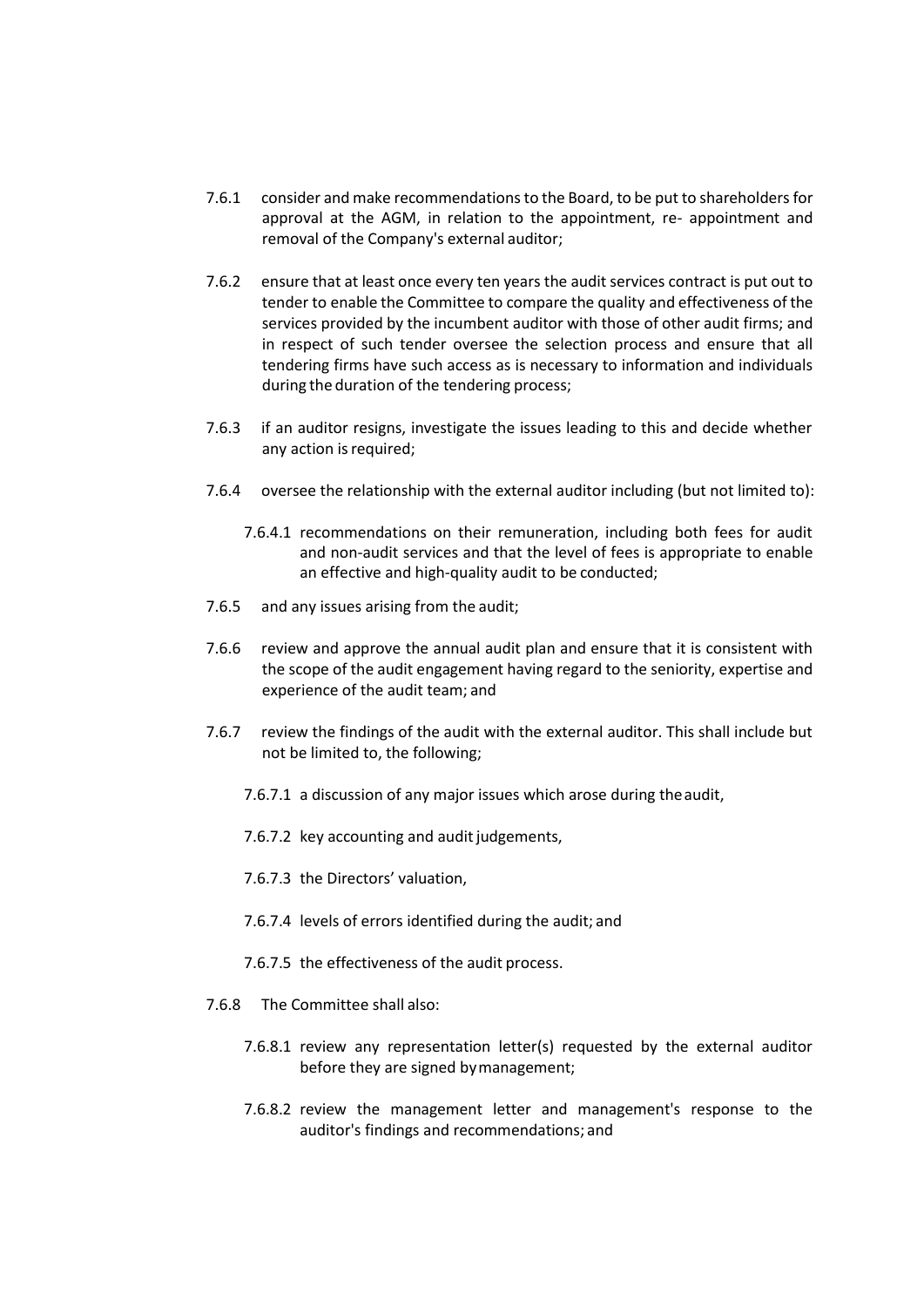7.6.8.3 develop and implement a policy on the supply of non-audit services by the external auditor to avoid any threat to auditor objectivity and independence, taking into account any relevant ethical guidance on the matter.

## **8 REPORTING RESPONSIBILITIES**

- 8.1 The Committee Chairman shall report formally to the Board on its proceedings after each meeting on all matters within its duties and responsibilities and shall also formally report to the Board on how it has discharged its responsibilities. This report shall include:
	- 8.1.1 the significant issues that it considered in relation to the financial statements (required under paragraph 8.1.1) and how these were addressed;
	- 8.1.2 its assessment of the effectiveness of the external audit process(required under paragraph 8.5.4.6) and its recommendation on the appointment or reappointment of the external auditor;and
	- 8.1.3 any other issues on which the Board has requested the Committee'sopinion.
- 8.1 The Committee shall make whatever recommendations to the Board it deems appropriate on any area within its remit where action or improvement isneeded.
- 8.2 The Committee shall compile a report on its activities to be included in the Company's annual report. The report should include an explanation of how the Committee has assessed the effectiveness of the external audit process; the significant issues that the Committee considered in relation to the financial statements and how these issues were addressed, having regard to matters communicated to it by the auditor; and all other information requirements set out in the UK Corporate Governance Code (the "UK Code") and the AIC Code of Corporate Governance (the "**AIC Code**").
- 8.3 In compiling the reports referred to in **9.1** and **9.3**, the Committee should exercise judgement in deciding which of the issues it considers in relation to the financial statements are significant, but should include at least those matters that have informed the Board's assessment of whether the Company is a going concern. The report to shareholder need not repeat information disclosed elsewhere in the annual report and accounts but could provide cross-references to that information.

#### **9 RISK REPORTING RESPONSIBILITIES**

- 9.1 The Committee shall provide ad-hoc communication to the Board when necessary or when requested and the Chairman of the Committee shall be available to report to the Board and answer questions as appropriate. The Committee will receive periodic Risk Management Reportsfrom the Investment Manager for its consideration and to support its assessments. Furthermore, the Committee will consider the Risk Log at each Meeting, through which specific risks are rated, mitigating factors detailed, relevant controls noted, and risk reporting outlined as applicable.
- 9.2 The Committee shall make whatever recommendations to the Board it deems appropriate on any area within its remit where action or improvement isneeded.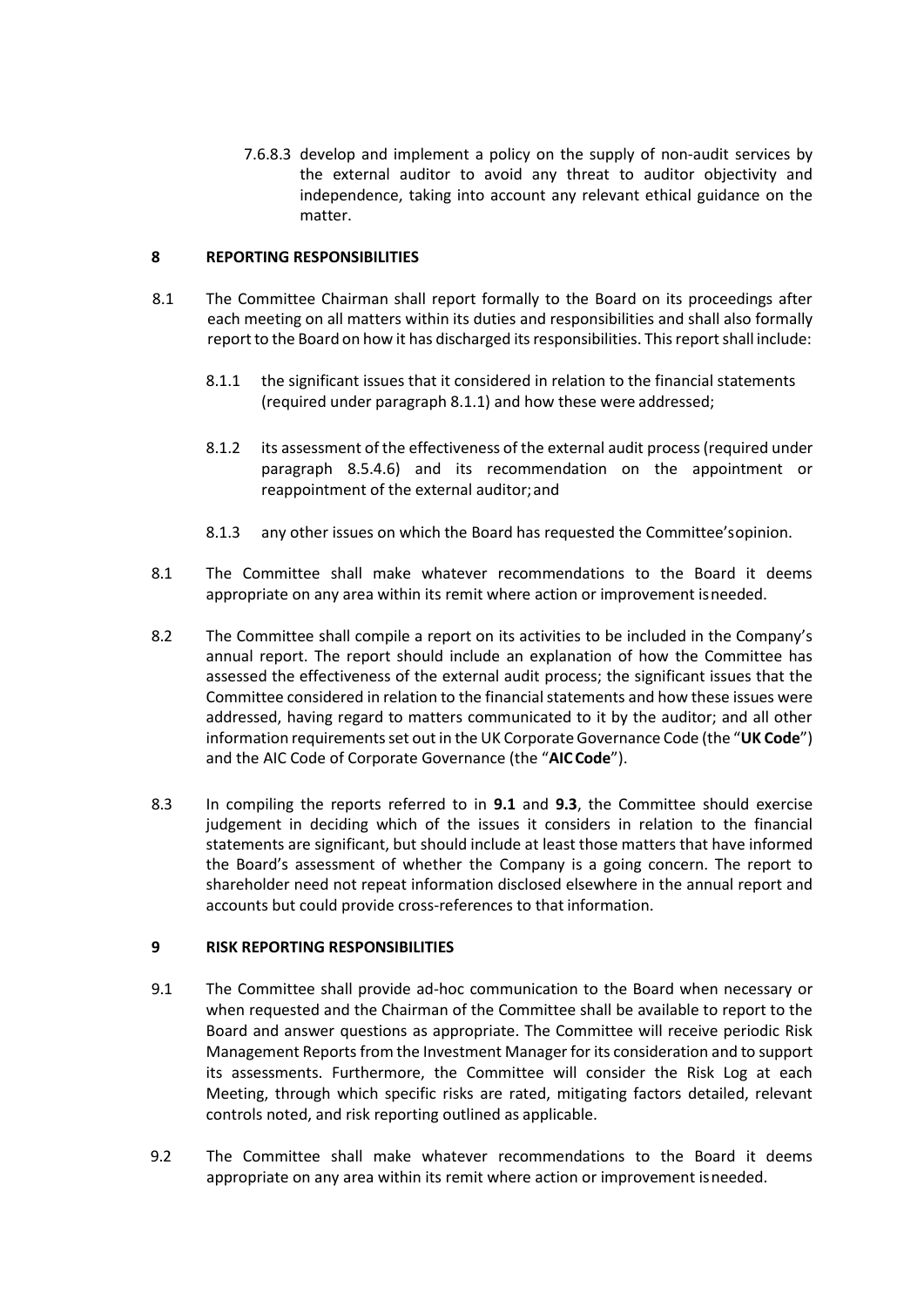9.3 The Committee shall make a statement in the Company's Annual Report about its activities.

### **10 RISK GOVERNING DOCUMENTS**

- 10.1 The actions, processes and procedures of the Committee shall have due regard to the provisions and requirements of;
	- 10.1.1 The Company's Risk Management Policy;
	- 10.1.2 The latest version of the Company's offering memorandum and any subsequent formally approved amendments to the investment objective and investment structure;
	- 10.1.3 The Company's investment policy;
	- 10.1.4 The UK Corporate Governance Code;
	- 10.1.5 The AIC Code of Corporate Governance;
	- 10.1.6 The Alternative Investment Manager Directive; and
	- 10.1.7 The FCA's Disclosure and Transparency Rules, including ongoing monitoring, compliance and reporting in respect of MARs, including insider lists.

#### **11 THE COMMITTEE'S RISK MANAGEMENT APPROACH**

- 11.1 The Committee's approach to Risk Management Policy shall:
	- 11.1.1 Ensure that the Company implements an effective risk governance structure and control framework which envelops key risk areas with appropriate reporting;
	- 11.1.2 Consider on an annual basis and recommend for approval by the Board the Company's Risk Management Policy and risk appetite, taking account of the current and prospective macroeconomic and financial environment;
	- 11.1.3 Confirm on-going regulatory compliance where appropriate;
	- 11.1.4 Oversee the Company risk profile, challenging the assessment and measurement of key risks whilst monitoring the actions taken to manage them;
	- 11.1.5 Review, challenge and approve, at least on an annual basis, key risk indicators, risk limits and tolerances, inter alia:
		- 11.1.5.1 by asset type;
		- 11.1.5.2 by geography;
		- 11.1.5.3 by counterparty exposure;
		- 11.1.5.4 technology exposure
		- 11.1.5.5 subcontractor exposure
		- 11.1.5.6 for interest rate exposure;
		- 11.1.5.7 for currency exposure;
		- 11.1.5.8 for borrowing at the Group level;
		- 11.1.5.9 tax risk management; and
		- 11.1.5.10 review the Risk Manager's Report and request additional risk mitigation actions, as deemed appropriate.